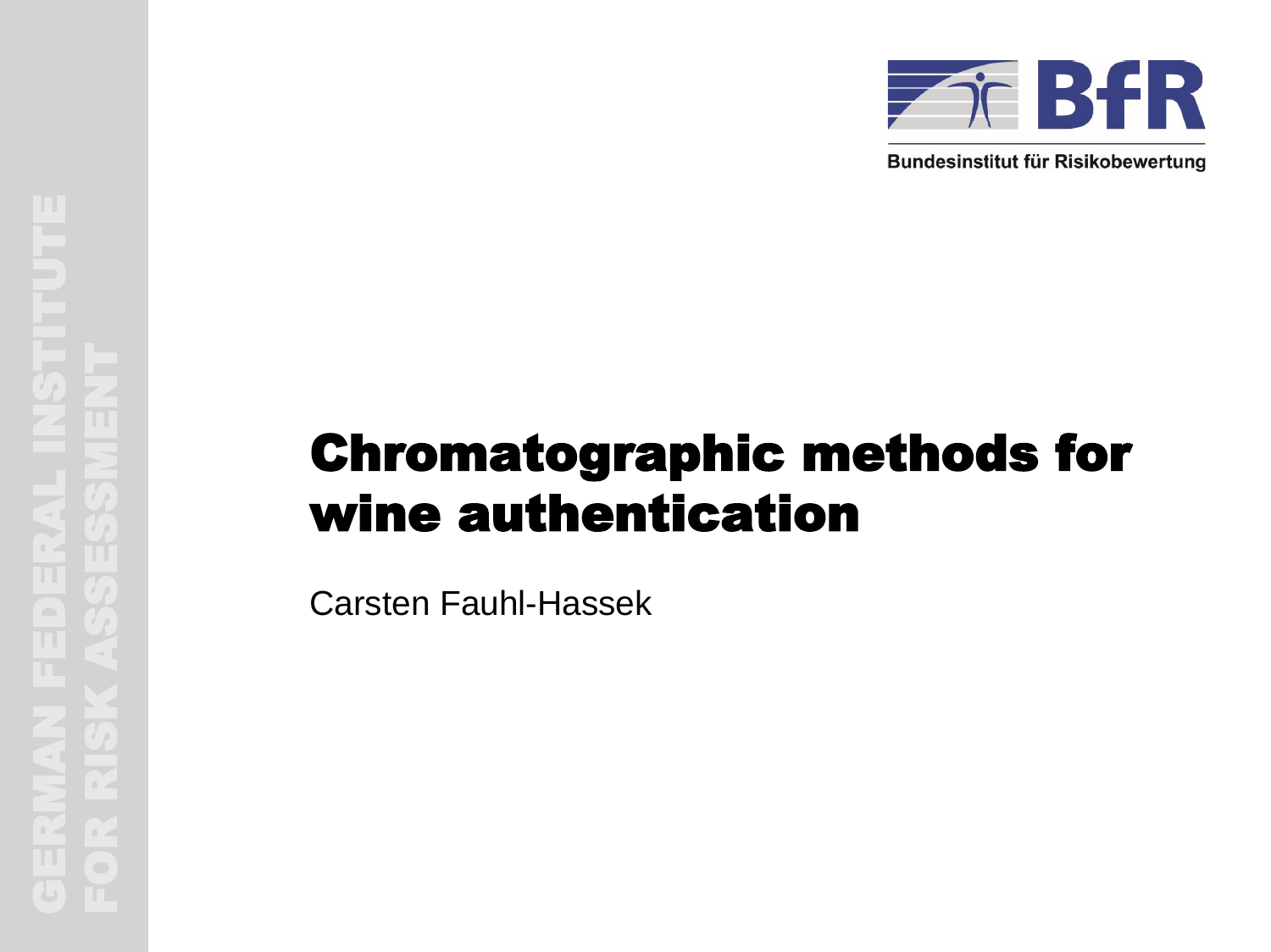### Chromatographic methods



• Quick review:

Based on **the distribution of molecules between two phases**: Mixtures of analytes are dissolved in a **mobile phase** and passed through a system coated or filled with a **stationary phase**. Separation occurs due to different strengths of interaction of the various molecules with the surface of the stationary phase.

- GC, LC with various detectors (FID, UV, MS/MS …)
- Numerous methods in wine (authentication) analysis (see OIV compendium).
- 2 Examples:
	- **Anthocyanins** (HPLC/UV)  $\rightarrow$  Grape variety (red and rosé wines)
	- **Cyclic diglycerols & 3-MPD** (GC/MS) → Glycerol adulteration

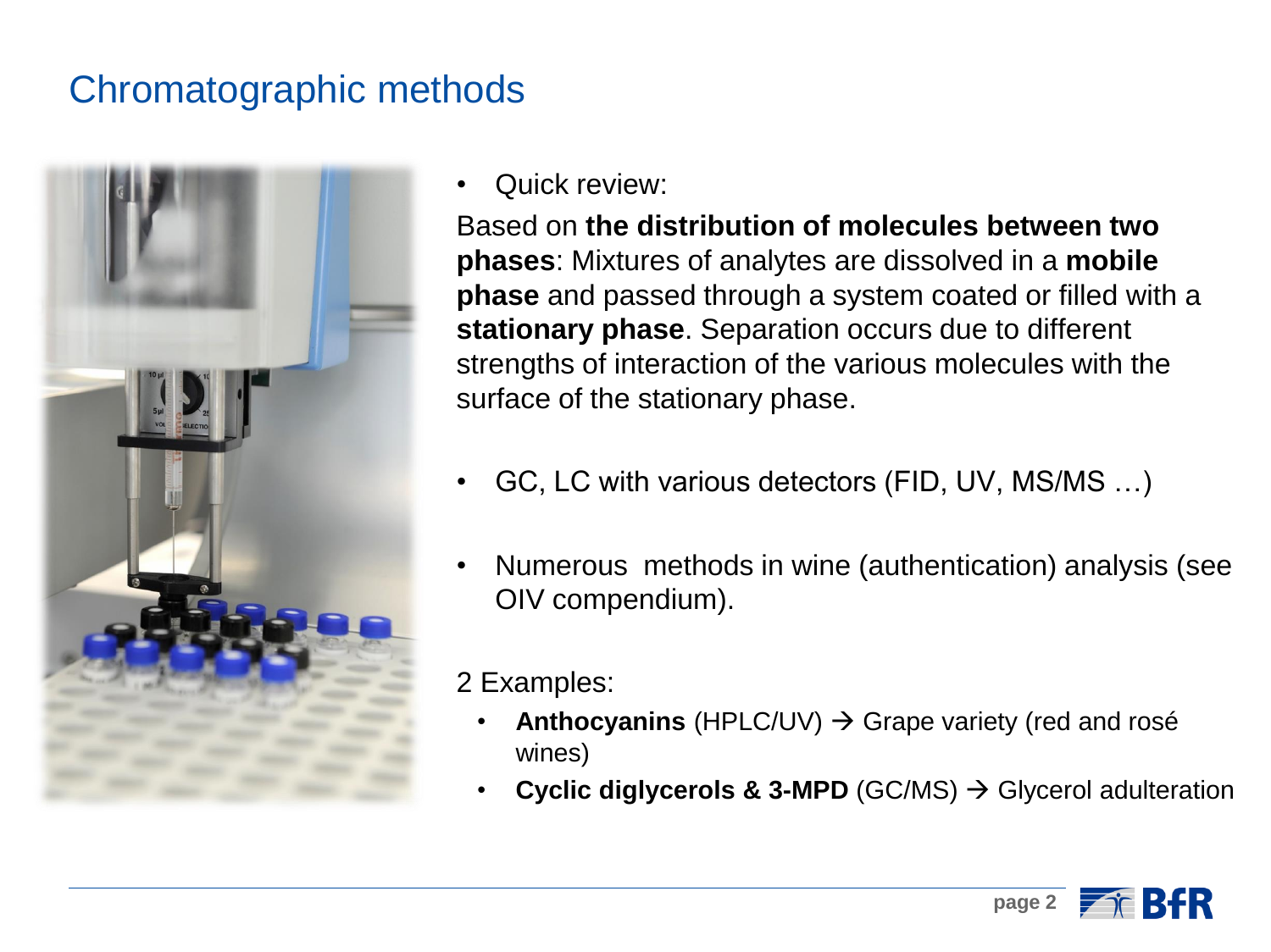#### Anthocyanins in wine

- Phenolic compounds common in fruits and berries
- Antioxidants, give colour to red and rosé wines
- Glucosides (mostly in C3 position). Aglycons are instable in solution
- Also acylated forms (acetylated, coumarylated)
- Anthocyanin composition  $\pm$  typical for grape variety



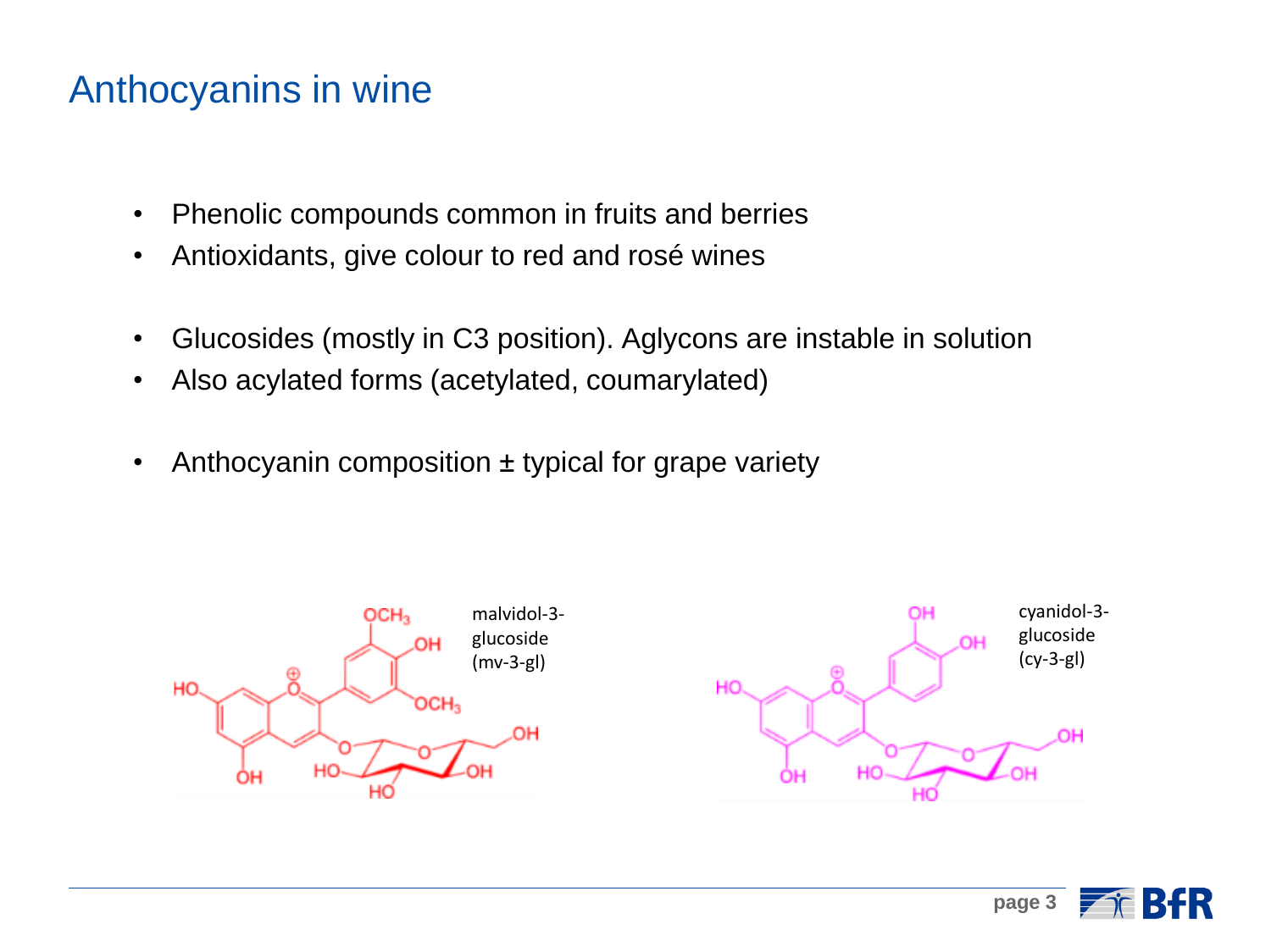Anthocyanins in wine: OIV method MA-E-AS315-11

### Principle:

- Separation of the **five** most important **non acylated anthocyanins** and **four major acylated anthocyanins**
- Analysis of red and rosé wine by **direct separation by HPLC** by using **reverse phase column** with gradient elution by water/formic acid/acetonitrile with **detection at 518 nm**

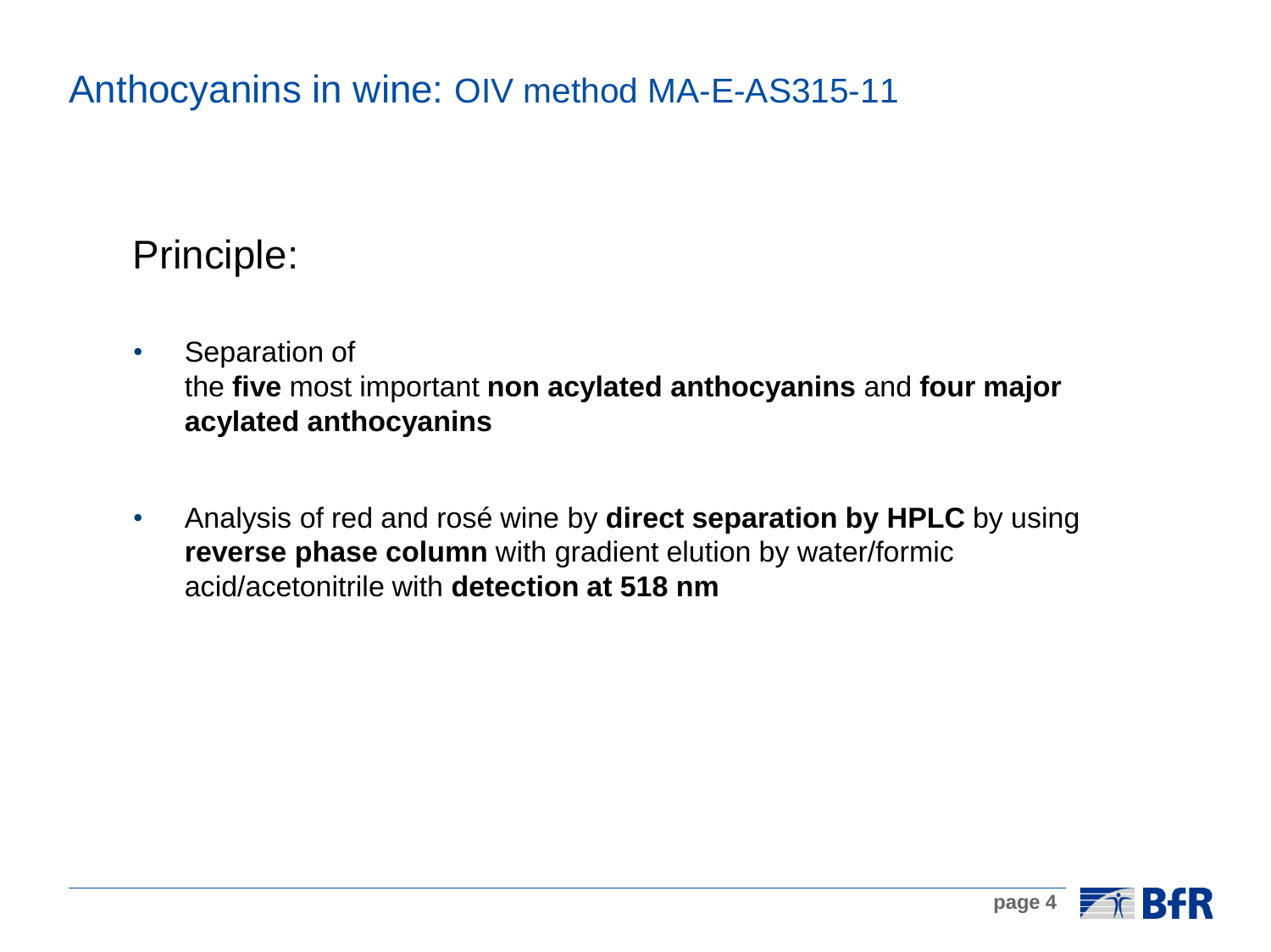

Solvent A: Water/Formic acid/Acetonitrile 87 : 10 : 3 (v/v/v) Solvent B: Water/Formic acid/Acetonitrile 40 : 10 : 50 (v/v/v)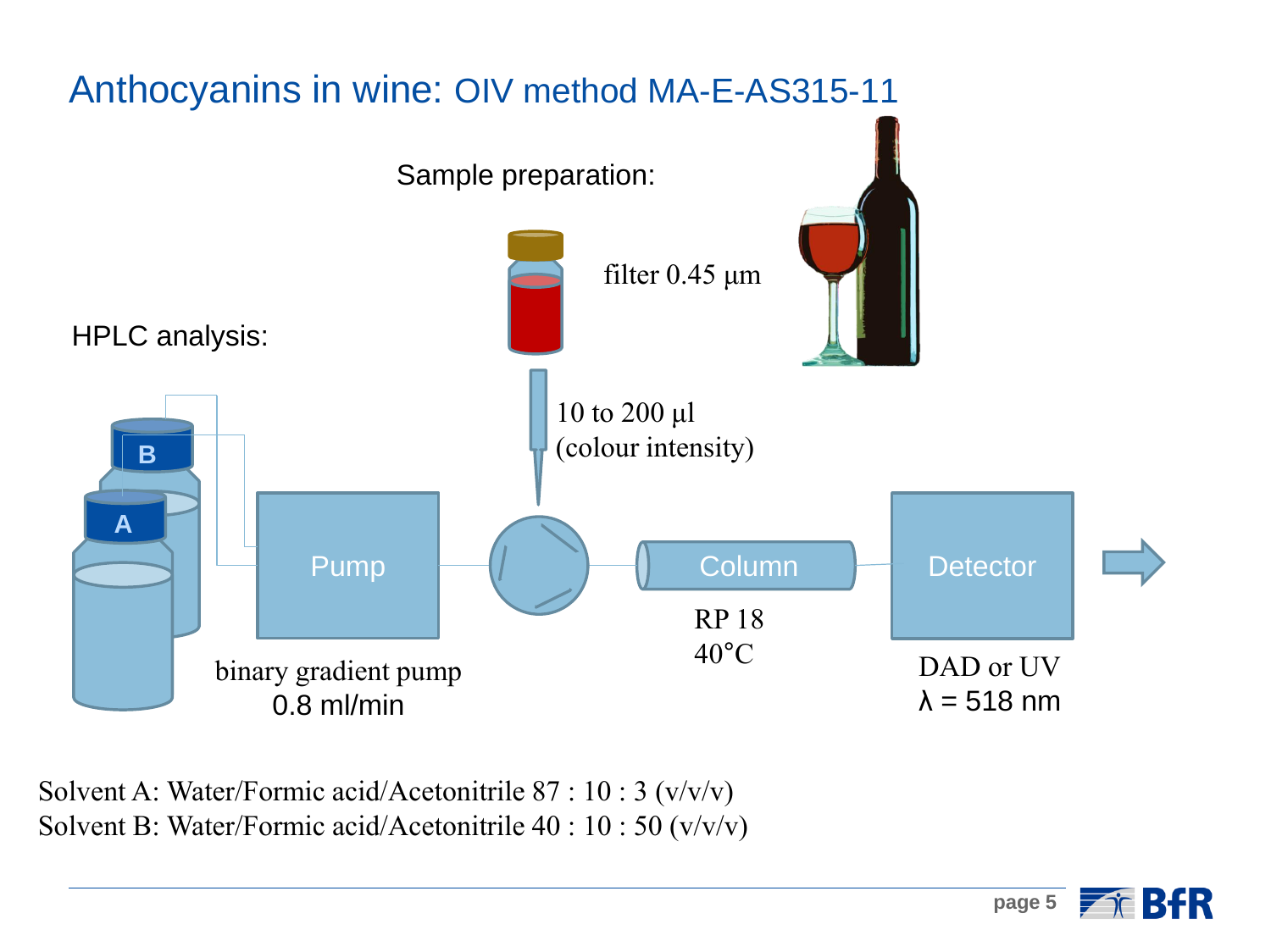#### Anthocyanins in wine: OIV method MA-E-AS315-11

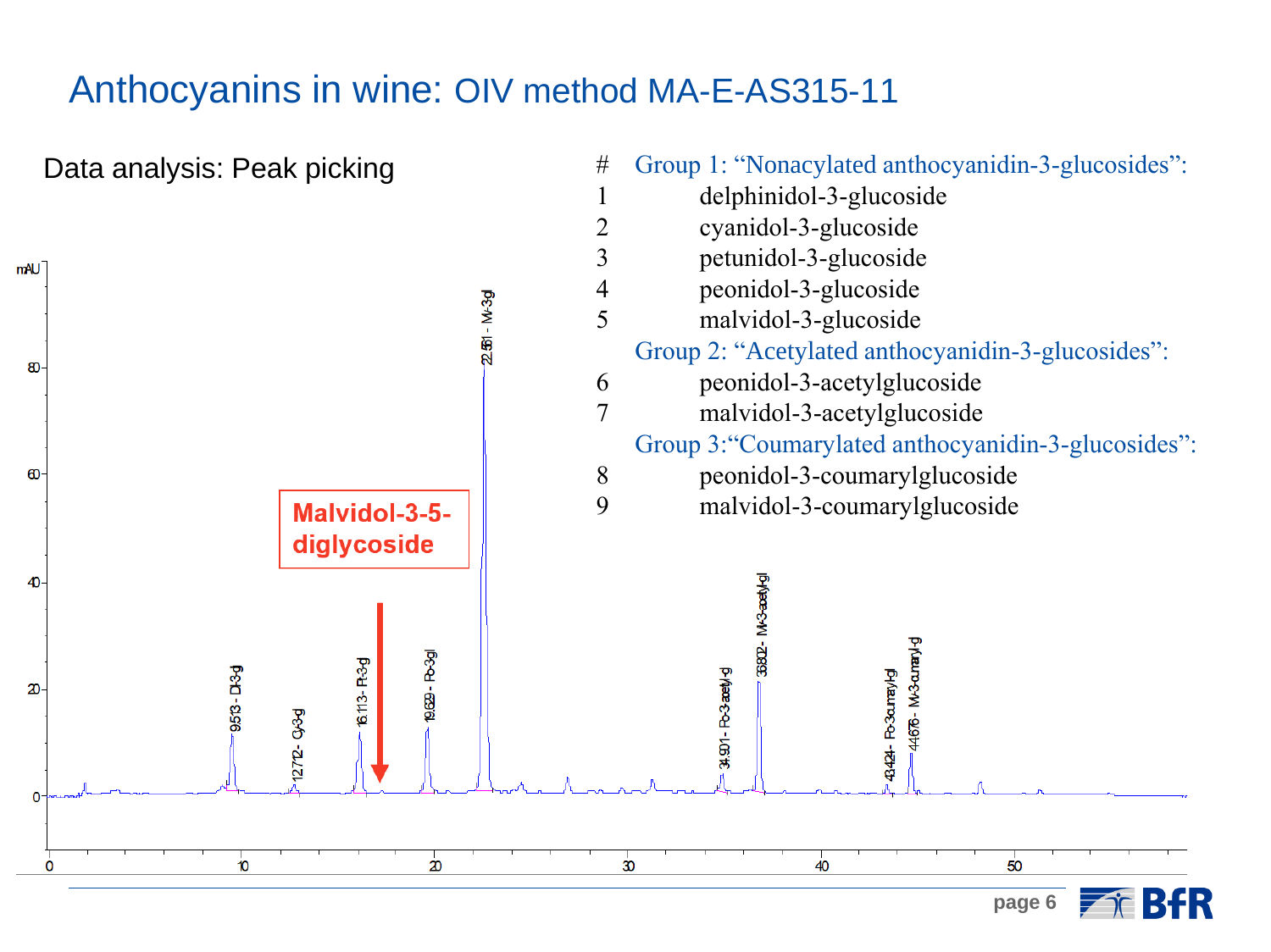### Anthocyanins in wine: OIV method MA-E-AS315-11

Data analysis: Calculations

- Values are expressed as relative amounts of the sum of the nine anthocyanins in area % : Anthocyanin pattern
- sum of acylated anthocyanins and the ratio of acetylated to coumarylated anthocyanins are calculated if feasible

Ratio acetylated / coumarylated anthocyanins:  

$$
R = \frac{(6+7)}{(8+9)}
$$

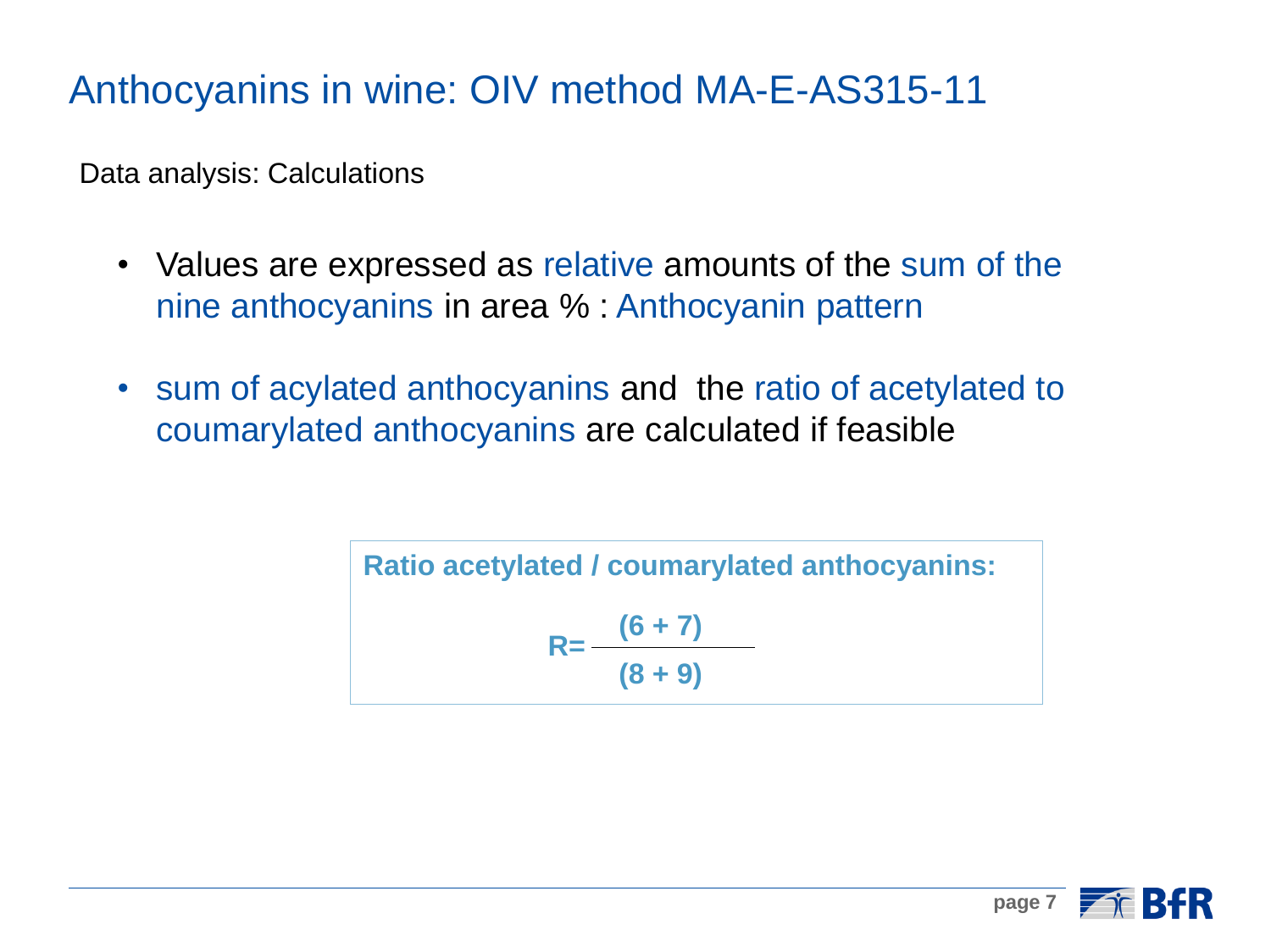Anthocyanins in wine: Examples

**Example 1**: Pinot false variety claim

• Pinot Noir, Pinot Meunier, and Pinot Madeleine wines do not contain acetylated anthocyanins

 $\rightarrow$  Limitations: legal blends (EU wine law: other varieties allowed  $<$ 15 %\*)



\*Commission Delegated Regulation (EU) 2019/33

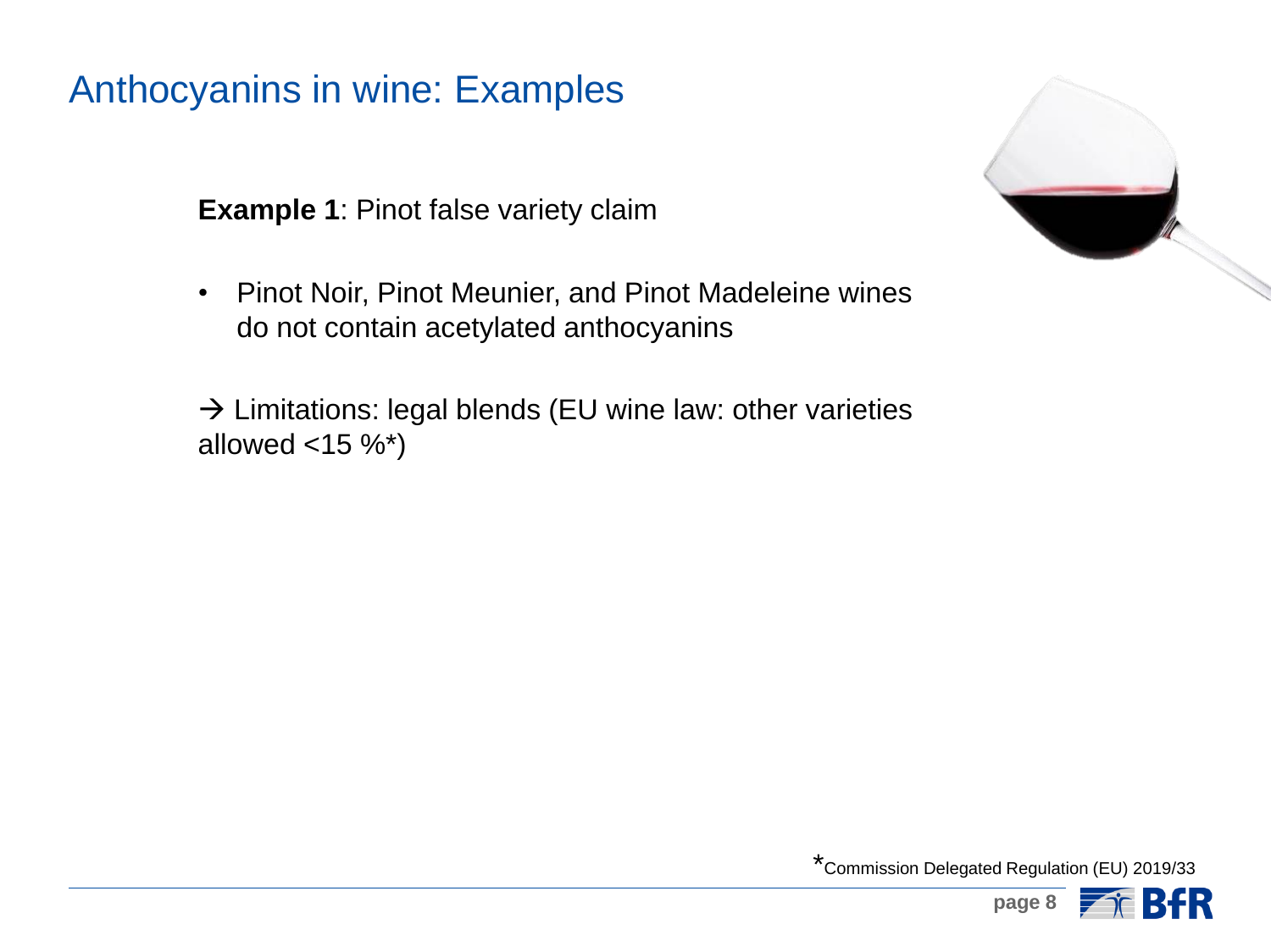#### Anthocyanins in wine: Examples

**Example 2**: Although anthocyanins were largely degraded (no clear pattern): detection of non-*Vitis vinifera* anthocyanin origin

- Aging processes (oxidation, degradation, polymerisation): Less free or acylated anthocyanins over time, increasingly brownish in colour.
- 6 ECS test wines: **inversed Cyanidin-3-gl/ Malvidin-3-gl ratio**. Contrasting most of the other wines, they were rather pink in colour.



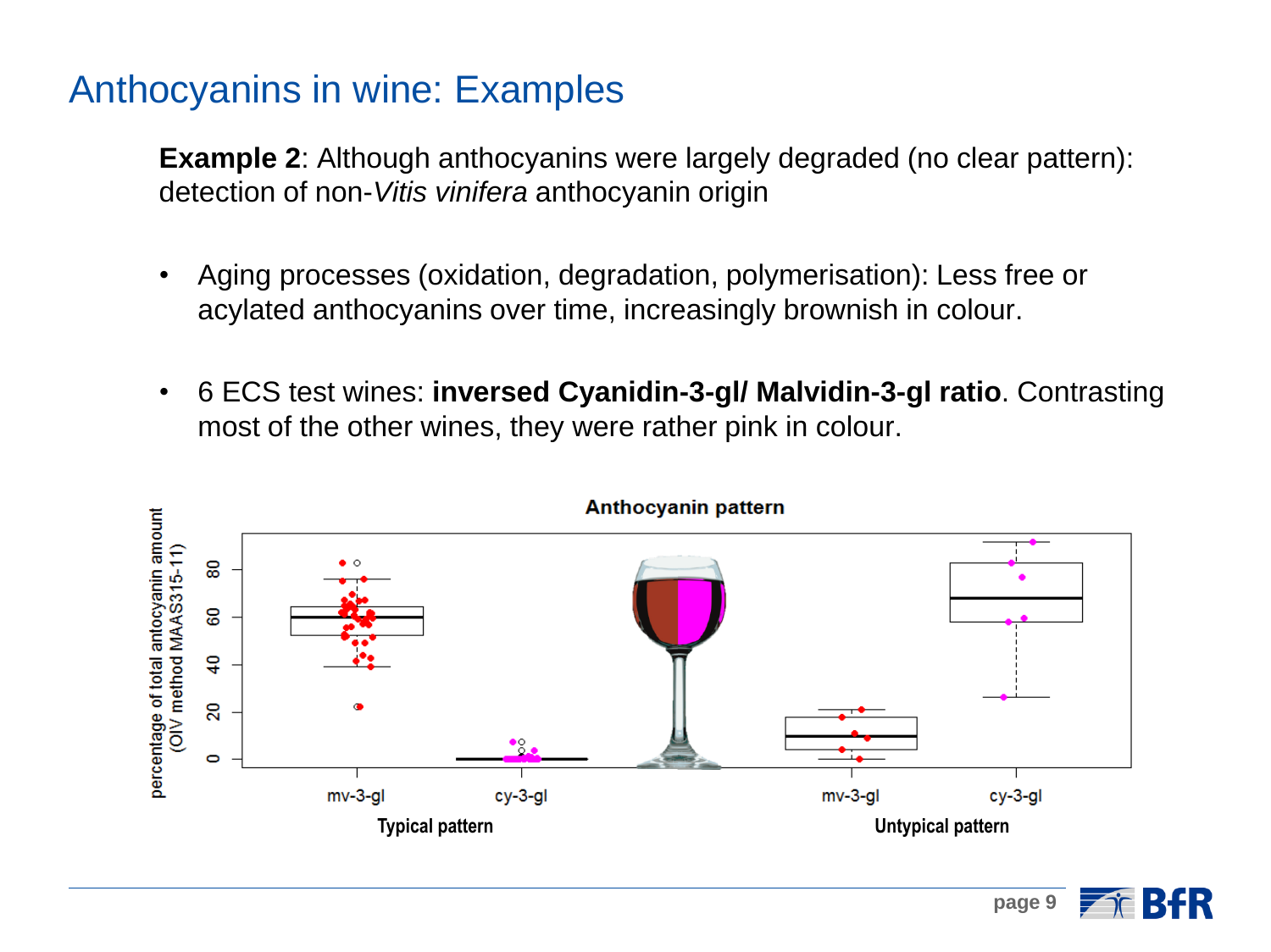### Glycerol addition to wine

- Glycerol has a sweet taste
- It is supposed to contribute to the mouthfeeling



- Natural constituent of wine
- Glycerol 4,8-14 g/l

Methods:

- wet chemistry, GC, HPLC
- NMR
- Small additions 15-30 % of the total glycerol difficult to detect

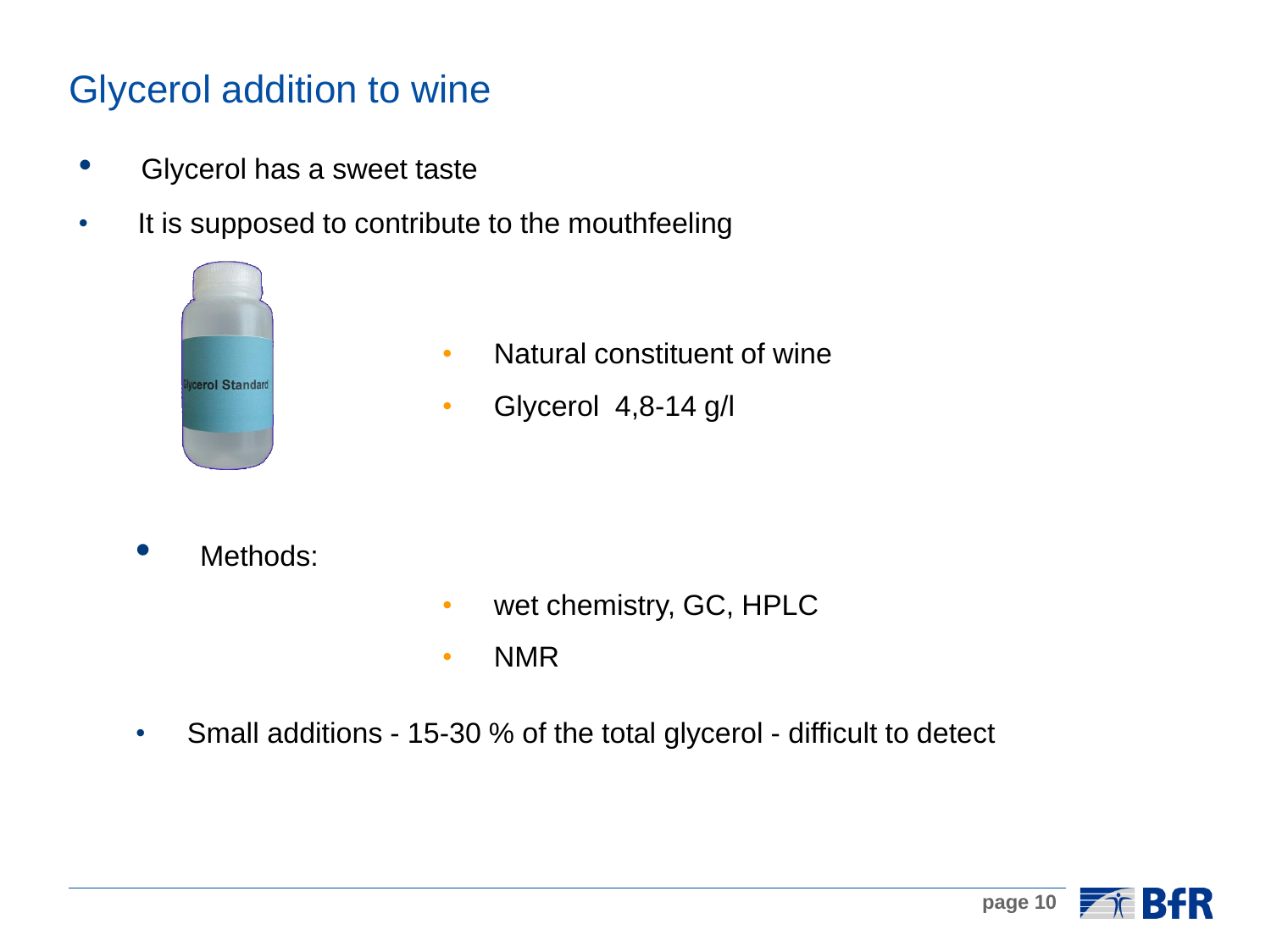# Glycerol addition to wine

- By-products found in technical glycerol (not naturally present in wine)
- Impurities from glycerol synthesis by fat cleavage (3-MPD)

- or from petrochemicals (CycDs)

**page 11**



- 1997: 140 of 850 wine samples (mainly German) were "positive" (16 %)
- 1999: 3 of 150 were "positive
- Today: rarely found in European wines but present in 16 % of wines in ECS project
- OIV-MA-AS315-15 (OENO 11/2007) Type II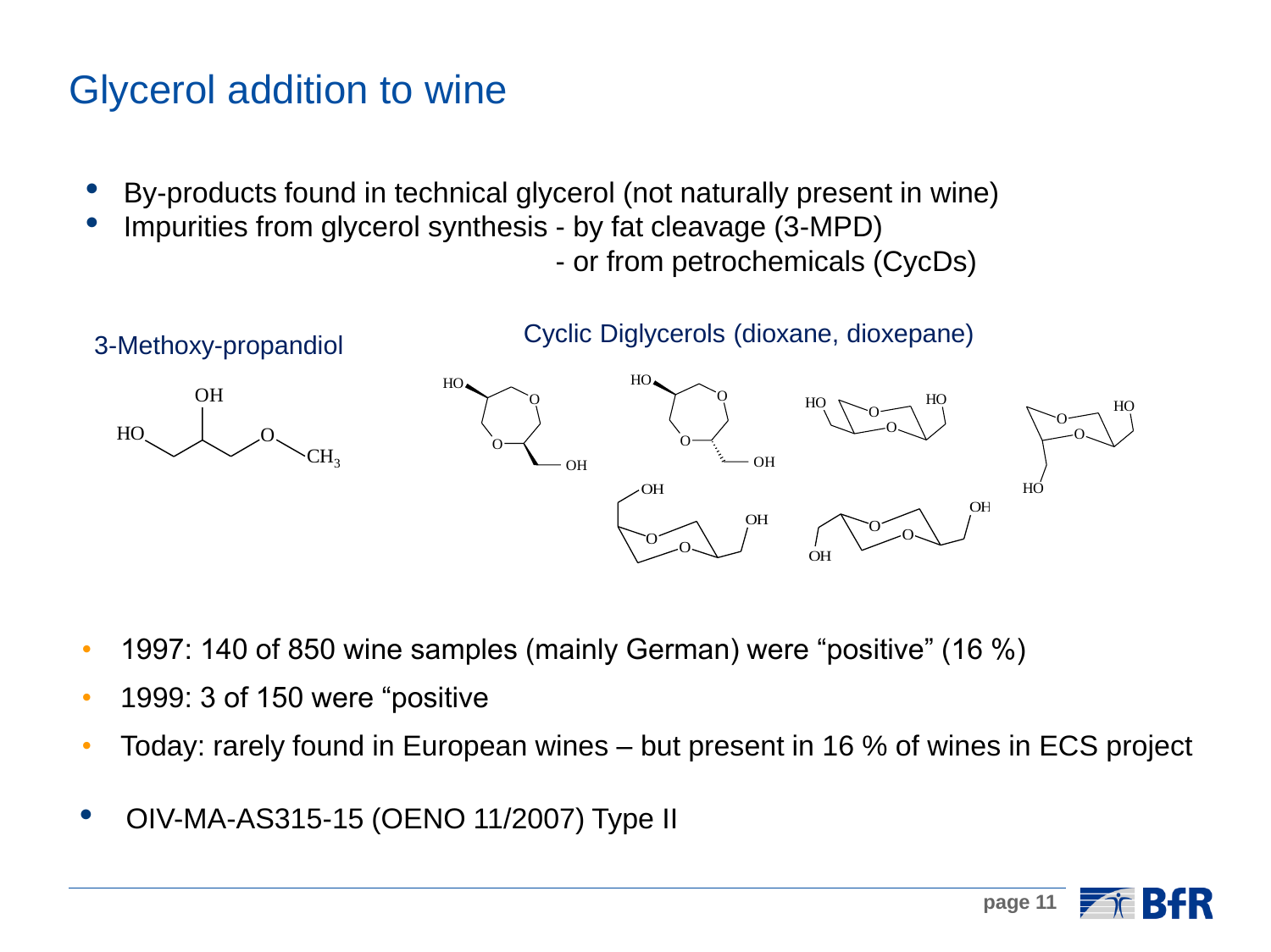### Principle OIV-MA-AS315-15 (OENO 11/2007) Type II

- The analytes (3-MPD, 6 cyclic diglycerols) and the internal standard are salted-out by addition of K<sub>2</sub>CO<sub>3</sub>, and extracted using diethyl ether.
- Extracts are analyzed **directly by GC-MS** on a polar column
- Detection is then carried out in selected ion monitoring mode
- Quantification is done by **a matrix calibration curve**

Have a look at the OIV method pdf! We will go through step by step.

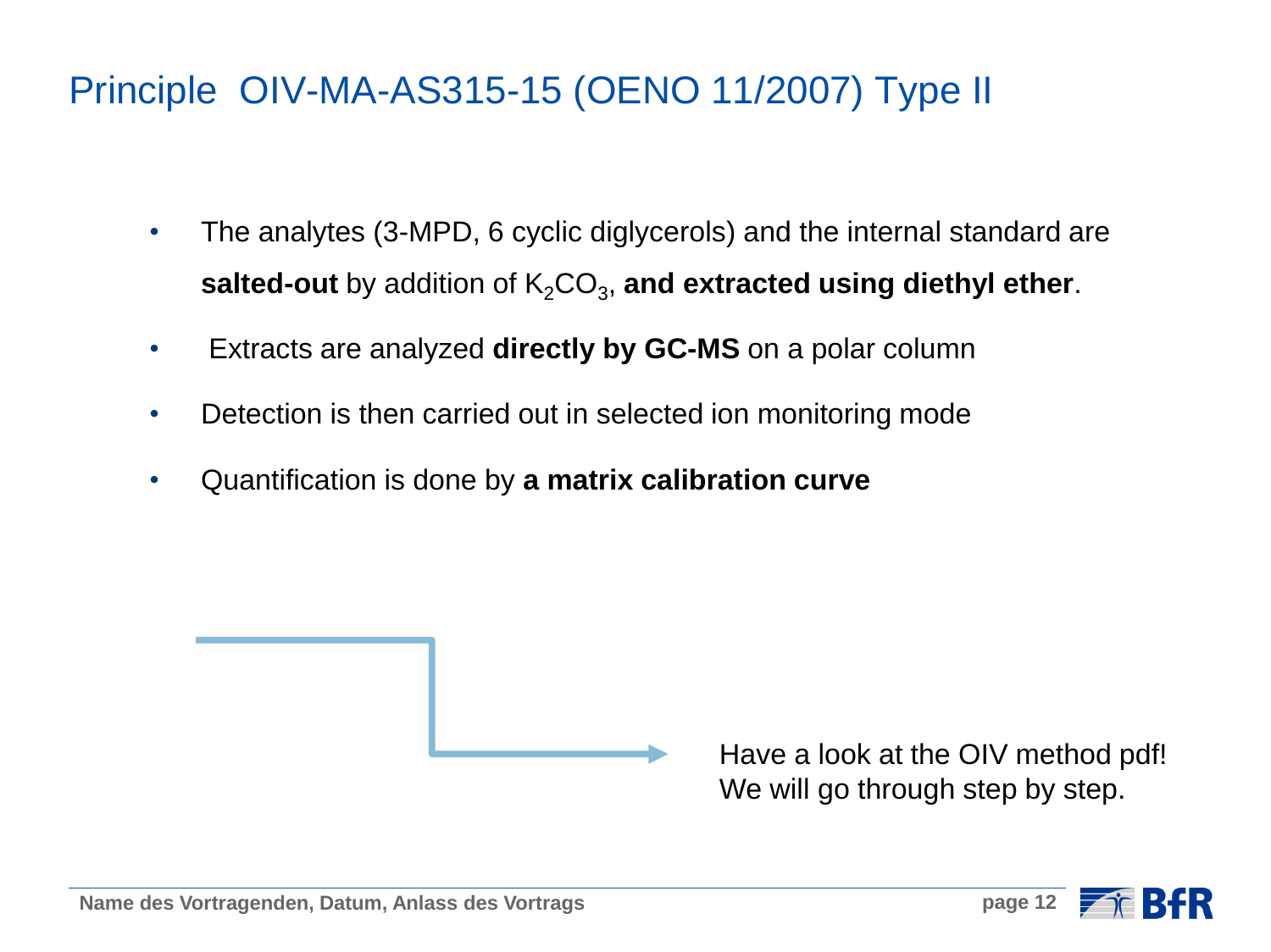

#### Matrix calibration:

- Essential (external calibration is not sufficient)
- Wine free of the analytes is required as blank
- Standards: Internal standard Butane-1,4 -diol-1,1,2,2,3,3,4,4-  $({}^{2}H)_{8}$ and 3-MPD : commercially available

Cyclic diglycerol mixture: available from BfR

Get yourself organised to manage the pipetting scheme properly

Do not pipette onto the glass joint surface

Table 1. Pipetting scheme of matrix calibration

| <b>Matrix</b><br>calibration<br>level |       |     |                | Wine | Volume C Wine | <b>C</b> Wine |  |
|---------------------------------------|-------|-----|----------------|------|---------------|---------------|--|
|                                       |       |     | Spike µl       |      | µg/L          | mg/L          |  |
| <b>Blank</b>                          | IS    |     |                | 10   | 0             | 0             |  |
|                                       | 3-MPD |     |                |      |               |               |  |
|                                       | CycDs |     |                |      |               |               |  |
| ML <sub>0</sub>                       | IS    | 100 | S1             | 10   | 1000          | 1.00          |  |
|                                       | 3-MPD |     |                |      |               |               |  |
|                                       | CycDs |     |                |      |               |               |  |
| ML1                                   | IS    | 100 | S <sub>1</sub> | 10   | 1000          | 1.00          |  |
|                                       | 3-MPD | 100 | S <sub>2</sub> |      | 100           | 0.10          |  |
|                                       | CycDs | 50  | S1             |      | 500           | 0.50          |  |
| ML2                                   | IS    | 100 | S1             | 10   | 1000          | 1.00          |  |
|                                       | 3-MPD | 25  | S <sub>1</sub> |      | 250           | 0.25          |  |
|                                       | CycDs | 100 | S1             |      | 1000          | 1.00          |  |
| ML3                                   | IS    | 100 | S1             | 10   | 1000          | 1.00          |  |
|                                       | 3-MPD | 50  | S1             |      | 500           | 0.50          |  |
|                                       | CycDs | 20  | S <sub>0</sub> |      | 2000          | 2.00          |  |
| ML <sub>4</sub>                       | IS    | 100 | S <sub>1</sub> | 10   | 1000          | 1.00          |  |
|                                       | 3-MPD | 100 | S1             |      | 1000          | 1.00          |  |
|                                       | CycDs | 30  | S0             |      | 3000          | 3.00          |  |
| ML5                                   | IS    | 100 | S <sub>1</sub> | 10   | 1000          | 1.00          |  |
|                                       | 3-MPD | 200 | S1             |      | 2000          | 2.00          |  |
|                                       | CycDs | 40  | S0             |      | 4000          | 4.00          |  |



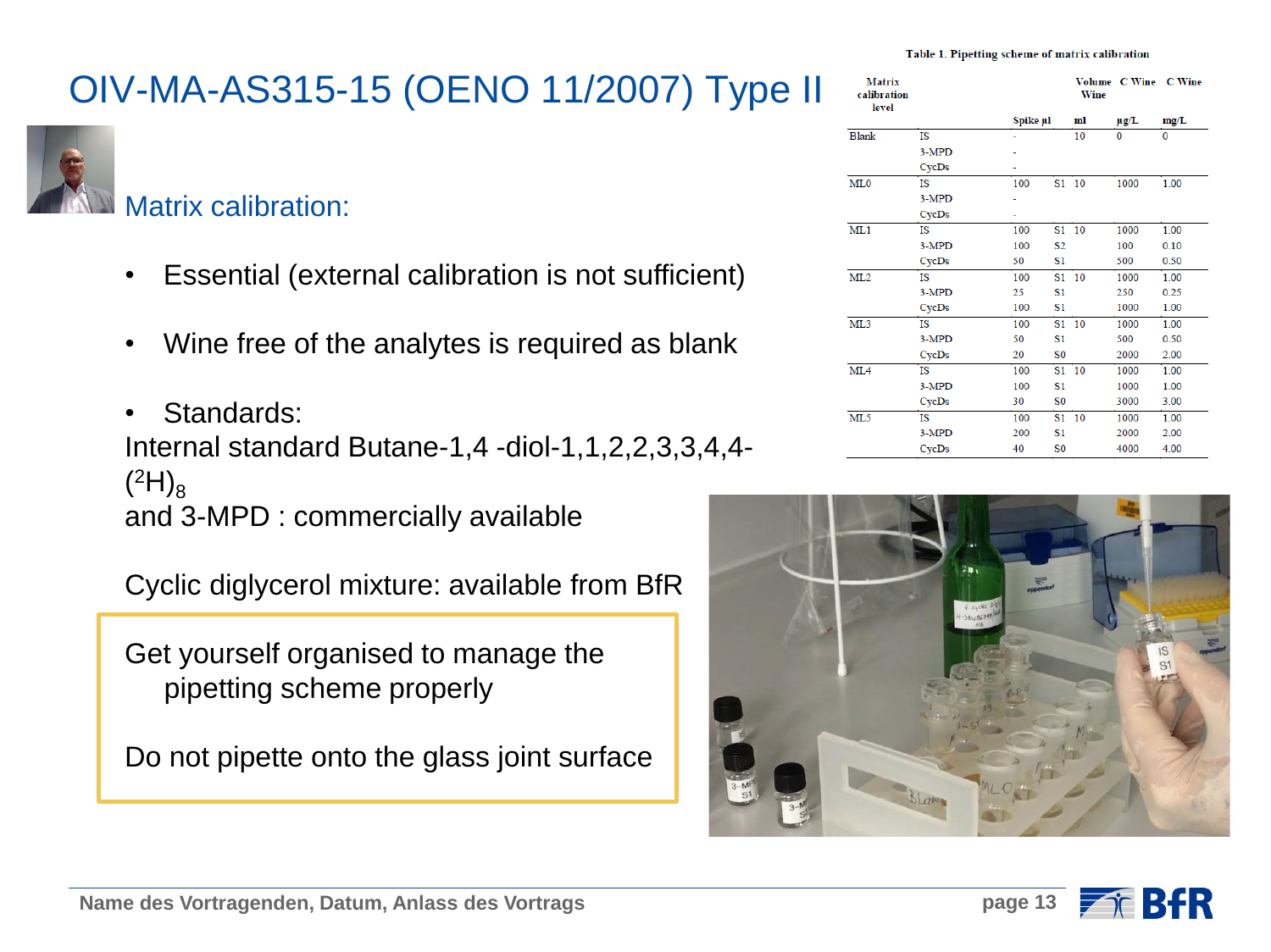Adding the salt:

Addition of  $K_2CO_3$ 

Do not touch the glass joint surface

Shake to dissolve immediately (will get hot!)

Shake well (the salt will not be dissolved completely) and cool down in 20 °C water bath.





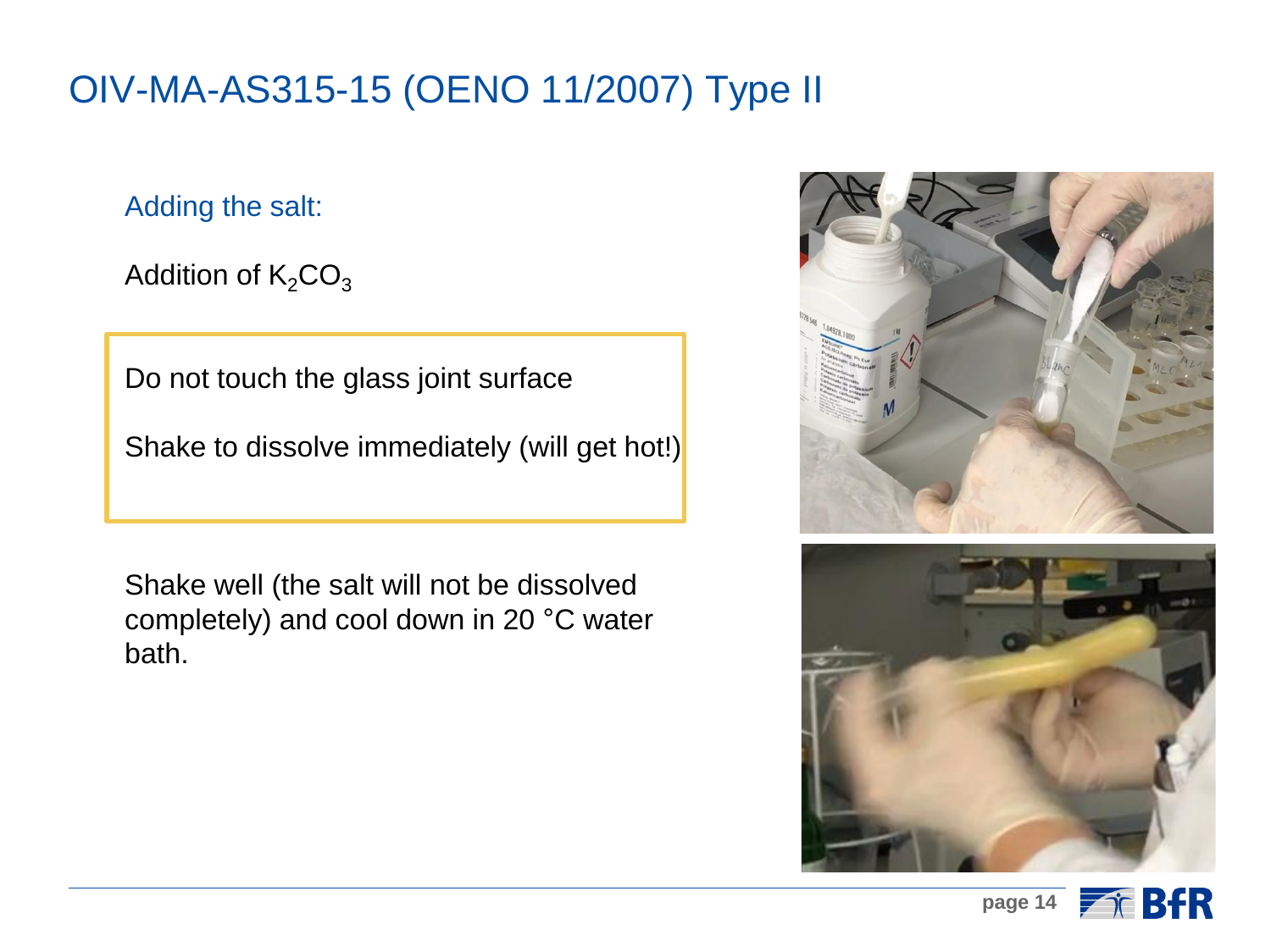#### Adding the diethyl ether:

• Addition of 1000 µl of diethyl ether

Work exact (quantitative step)

Work under the fume hood

- Shake the mixture by hand or in a verticalshaking machine for 5 min
- Centrifuge.





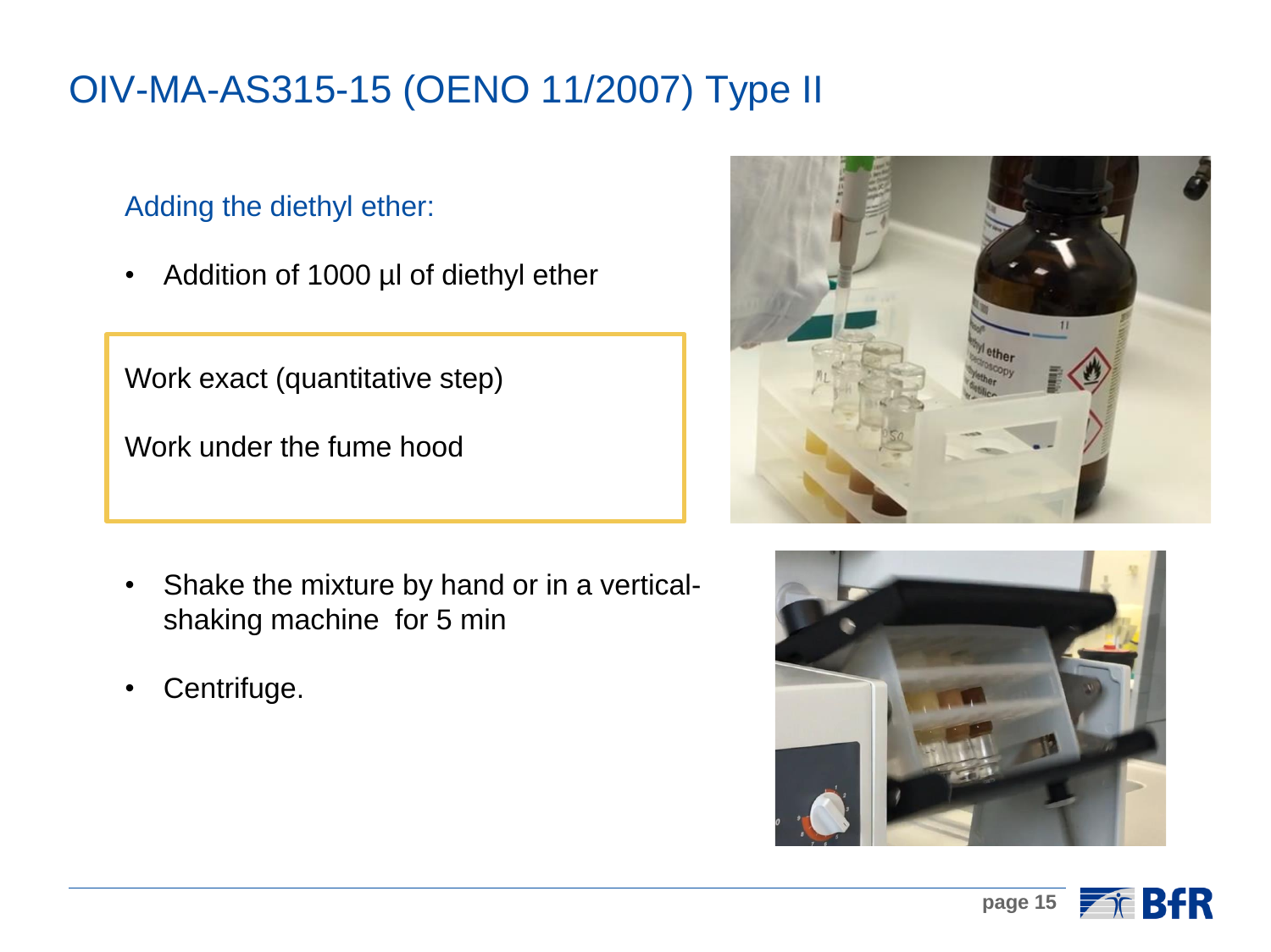Taking off and drying the organic phase:

• Carefully transfer the upper phase to GC vials prepared with molecular sieve

Work under the fume hood

You do not need all of the upper phase (1-1.5 ml), do not disturb the water phase

Close vials immediately

- Keep in the fridge for two hours so that all water is adsorbed by the molecular sieve
- Transfer the liquid into fresh vial: ready for GC analysis





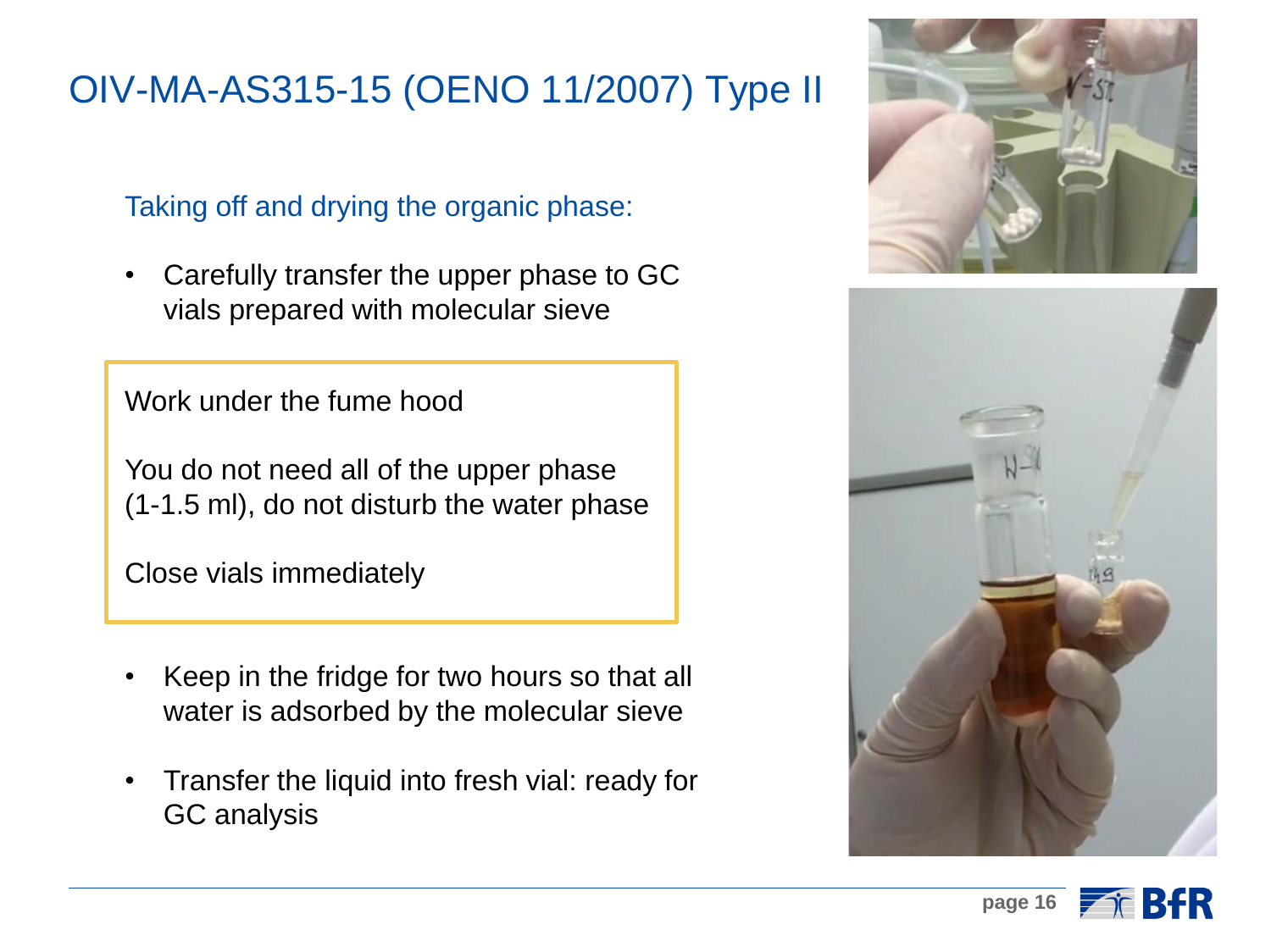#### GC/MS analysis:

#### Typical GC conditions

Gas chromatograph: HP 5890 or equivalent DB-Wax (J&W) column 60 m, 0.32 mm internal diameter, 0.25 μm film thickness, 2 m capillary containment same dimensions or equivalent Carrier gas: H2 ,Flow: Pressure 60 k Pa column head Temperature program: 90° C, 2 min., ramp at 10°C/min. up until 165° C, held for 6 min., ramp at 4° C/min to 250°C, held for 5 min.

Injection temperature: 250° C; Injected volume; 2 μL, splitless for 90 s.

Stated oven program and conditions are examples and need to be optimized

Selected ions: 3-MPD: *m/z* 75, *m/z* 61 IS: *m/z* 78, *m/z* 61 CycDs: *m/z* 57, *m/z* 117

Monitor also *m/z* 91 for the separation of the IS peak from phenylethanol, which also produces a fragment m/z 78.



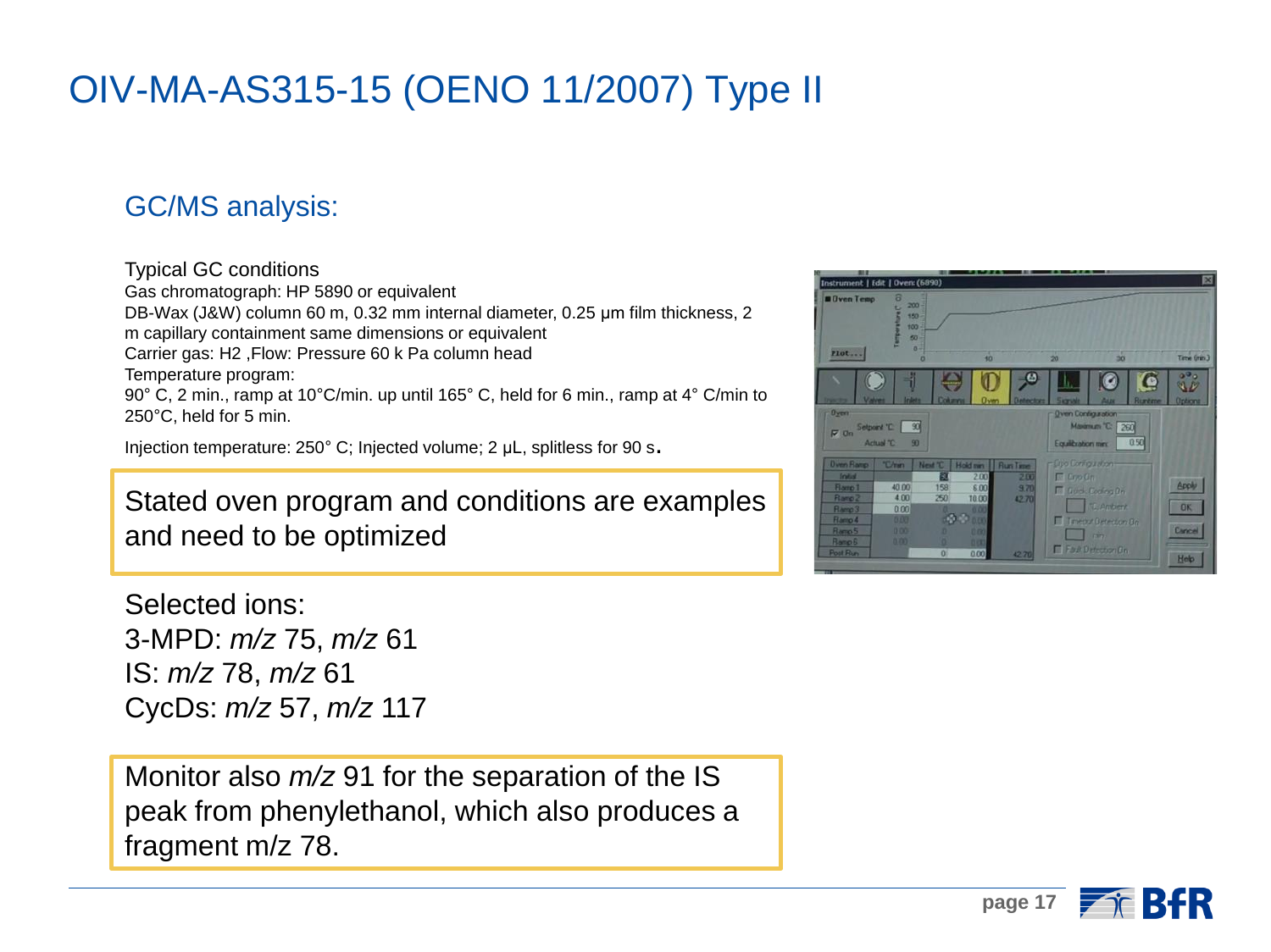Spectra inspection:

Check Total Ion Chromatogram and Selected ions

Identify signals: select relevant m/z and compare spiked samples with the blank.

Use peak height instead of area if separation of the signals is not excellent



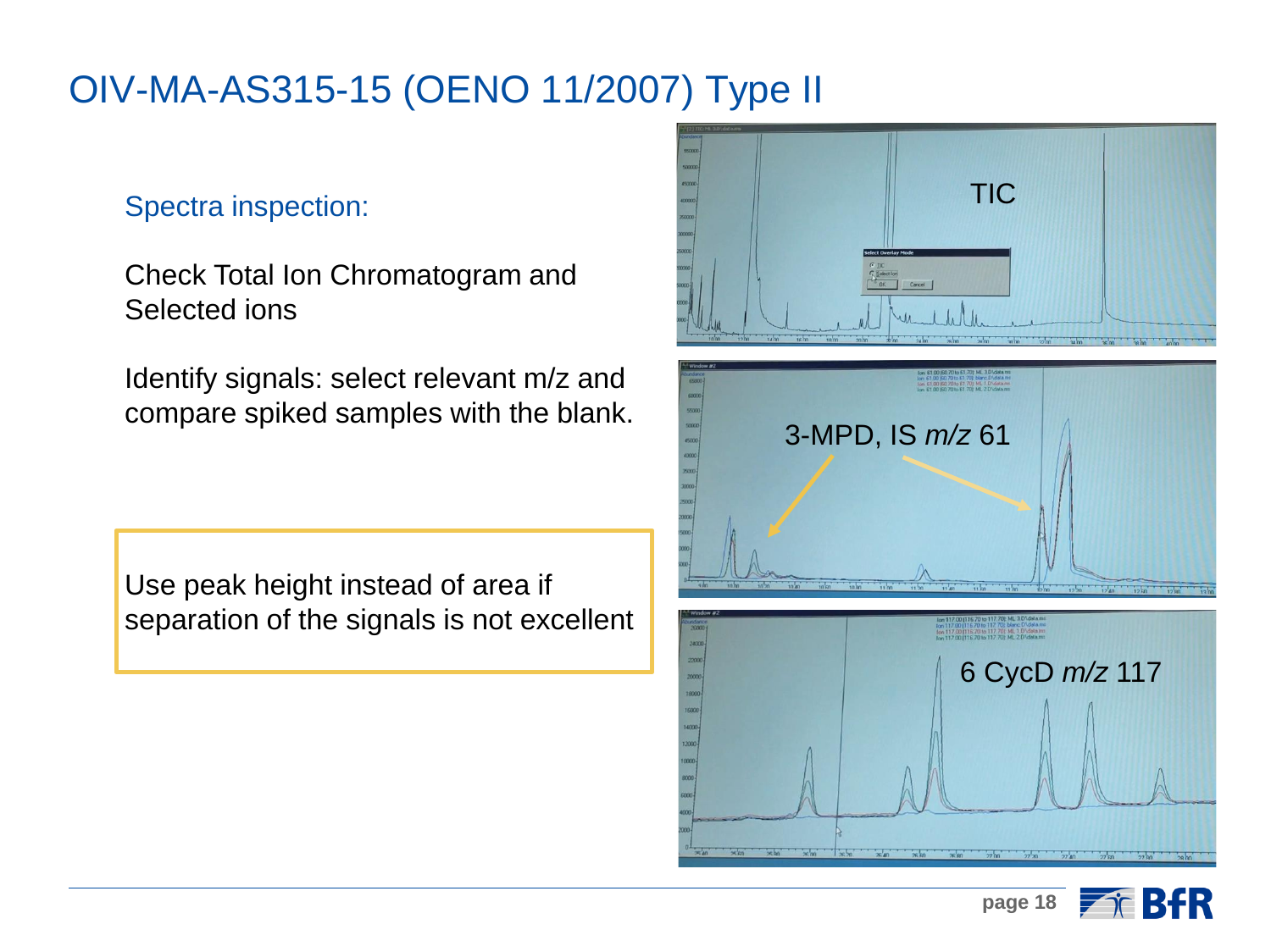#### Calculations:

• Linear regression



3-MPD: *m/z* 75 is used for quantification CycDs:  $m/z$  117 is used for quantification  $\rightarrow$ calculate all six peaks first separately and finally the sum of all six peak heights

• Sample calculations based on the calibration function:

| Calculation of the samples |        |                      | further info: Sum 1-6 |           |        |                  |              |
|----------------------------|--------|----------------------|-----------------------|-----------|--------|------------------|--------------|
| Analytical form no.        |        | Sum 1-6              |                       |           |        |                  |              |
| sample                     | sample | $X$ <sub>added</sub> |                       |           | ratio  | $X_{calculated}$ |              |
| no.                        | name   | mg/l                 | height                | <b>IS</b> | Ana/IS | mg/l             | recovery [%] |
| 1                          | W06492 |                      | $\Omega$              | 38034     | 0.00   |                  | #DIV/0!      |
| 2                          | W06492 |                      | $\Omega$              | 35288     | 0.00   |                  | #DIV/0!      |
| 3                          | W03669 |                      | 25380                 | 33200     | 0.76   | 0.92             | #DIV/0!      |
| $\overline{4}$             | W03882 |                      | $\Omega$              | 41153     | 0.00   | n.d.             | #WERT!       |
| 5                          | W03884 |                      | 9658                  | 36820     | 0.26   | 0.28             | #DIV/0!      |
| 6                          | W03886 |                      | 19516                 | 42826     | 0.46   | 0.53             | #DIV/0!      |
| 7                          | W04202 |                      | $\Omega$              | 41956     | 0.00   |                  | #DIV/0!      |
| 8                          | W04725 |                      | $\Omega$              | 30291     | 0.00   |                  | #DIV/0!      |

#### Example data sheet linear regression:

| initial matrix<br>Data sheet for the determination of the linear regression<br>weight |                     |         |        |                |              |                               | 10.0   | ml         |
|---------------------------------------------------------------------------------------|---------------------|---------|--------|----------------|--------------|-------------------------------|--------|------------|
|                                                                                       | Analytical form no. | Sum 1-6 |        |                |              | concentration/quantity of IS: | 1      | mg/l       |
|                                                                                       |                     |         |        |                |              |                               |        |            |
| sample.<br>no.                                                                        | $X_i$               | $X_i^2$ |        |                |              |                               | $V^2$  | $X_i * V$  |
| i                                                                                     |                     |         |        |                | $Y_i$ (Area) |                               |        |            |
|                                                                                       | mg/l                |         |        | height         | IS           | analyte/IS<br>height ratio    |        |            |
| ML <sub>0</sub>                                                                       | 0.00                | 0.0     |        | $\Omega$       | 63674        | 0.00                          | 0.0000 | 0.000      |
| ML <sub>1</sub>                                                                       | 0.50                | 0.3     |        | 16079          | 35772        | 0.45                          | 0.2020 | 0.225      |
| ML <sub>2</sub>                                                                       | 1.00                | 1.0     |        | 32202          | 35764        | 0.90                          | 0.8107 | 0.900      |
| ML <sub>3</sub>                                                                       | 2.00                | 4.0     |        | 59378          | 38648        | 1.54                          | 2.3605 | 3.073      |
| ML <sub>4</sub>                                                                       | 3.00                | 9.0     |        | 95929          | 39189        | 2.45                          | 5.9920 | 7.344      |
| ML <sub>5</sub>                                                                       | 4.00                | 16.0    |        | 110386         | 35069        | 3.15                          | 9.9079 | 12.591     |
| total volume of injected solution (in vial):                                          |                     |         |        | $\overline{2}$ | [ µl ]       |                               |        |            |
|                                                                                       |                     |         |        |                |              |                               |        |            |
| total number of standards (N):                                                        |                     |         |        | 6              |              |                               |        |            |
| total number of multiple analyses:                                                    |                     |         |        | 1              |              |                               |        |            |
| correlation coefficient r=                                                            |                     |         | 0.9988 |                |              |                               |        |            |
|                                                                                       | slope:              |         |        |                | 0.7822       | normalised (*IS)=             |        | 0.78223458 |
|                                                                                       | y-intercept:        |         |        |                | 0.0447       |                               |        |            |



…

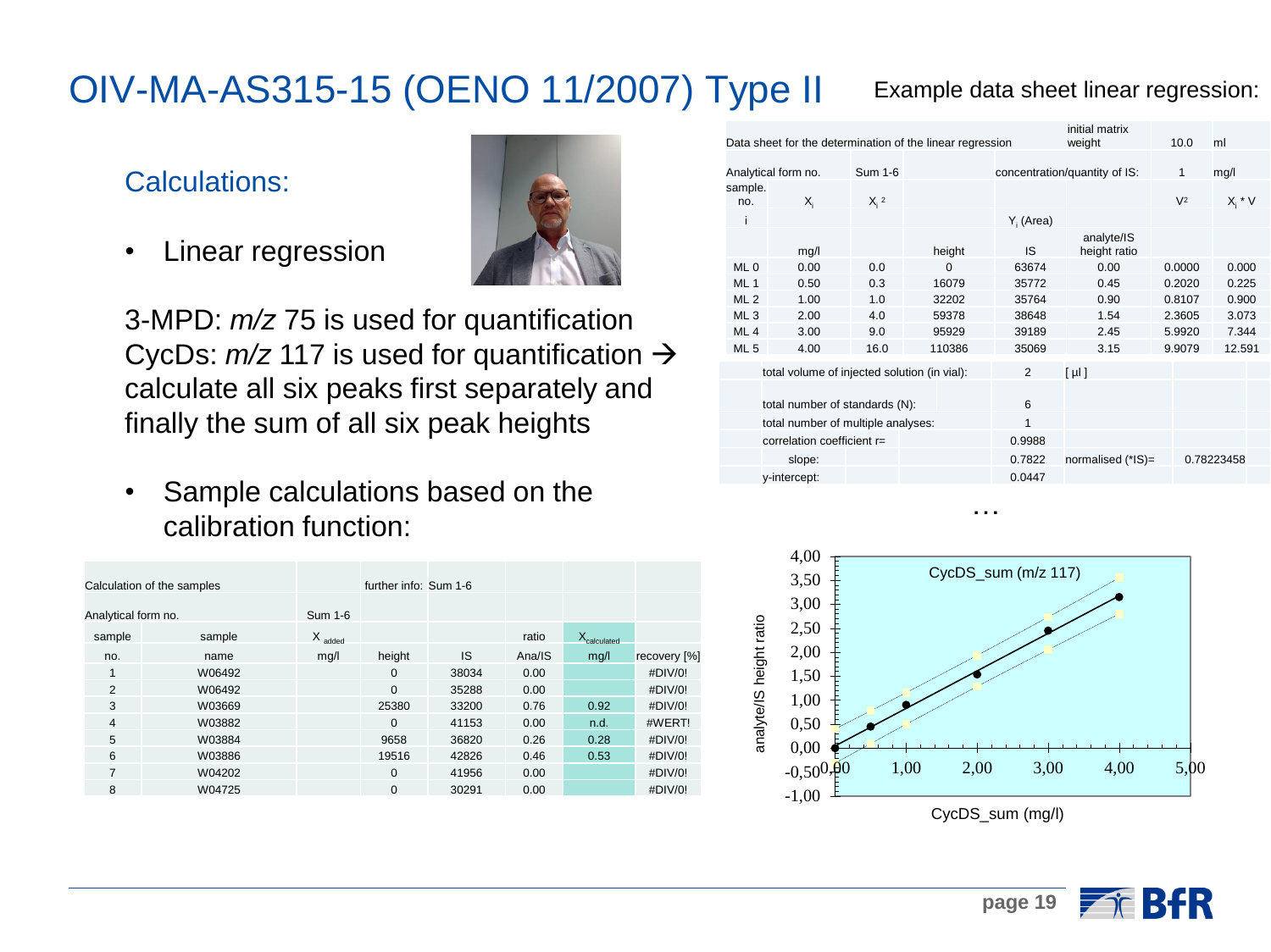#### **Conclusion**

- Spot check in China indicated technical glycerol addition **still common adulteration**
- **Straightforward method for** detecting the addition of external glycerol
- Conservative interpretation of very low concentrations: **possible minor entry** via enzyme preparations Müller, T. M. et al. (2021). *Food additives &*



ECS wine samples, n=50

*contaminants. Part A, 38*(8), 1289–1300. https://doi.org/10.1080/19440049.2021.1916097